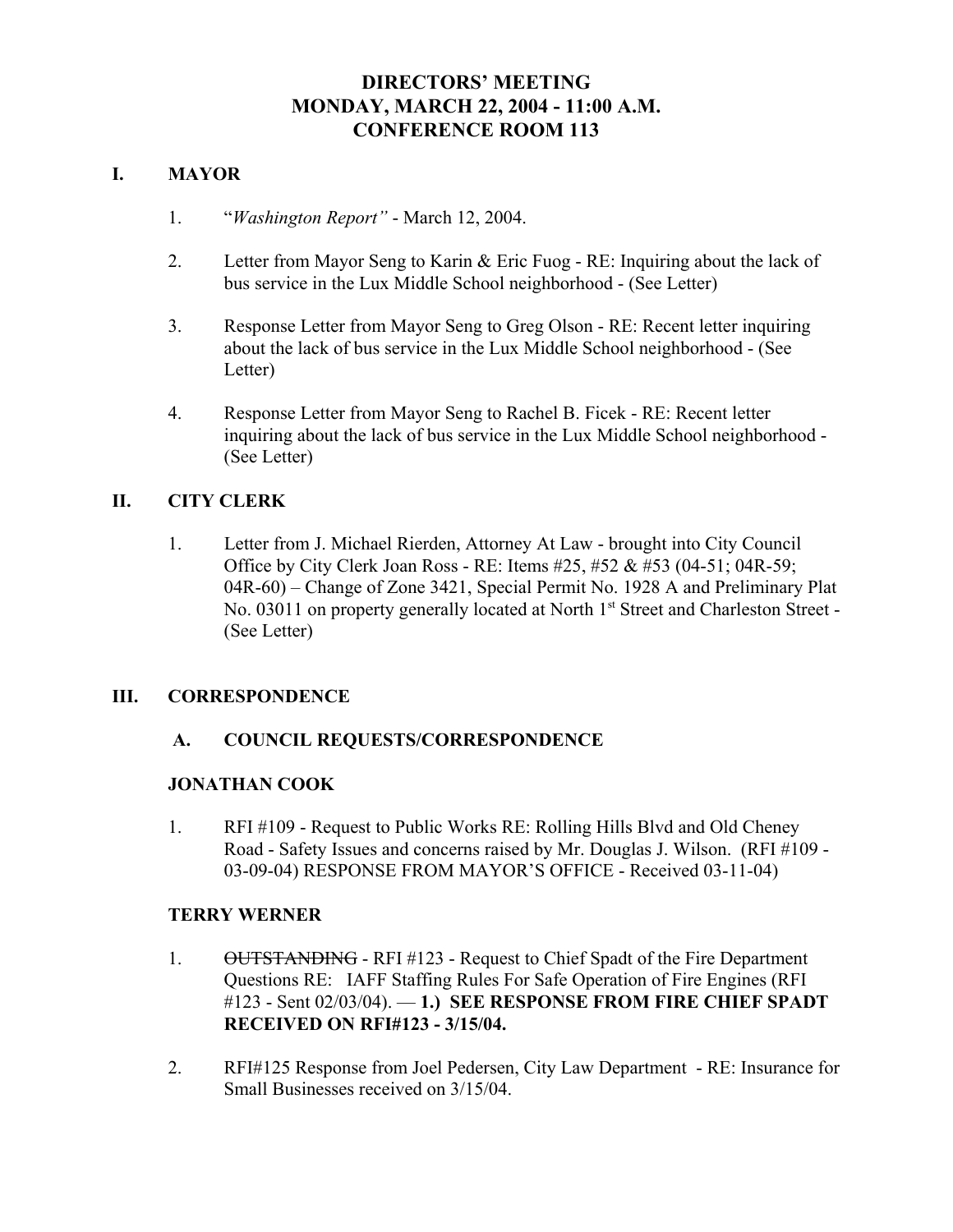## **ANNETTE McROY**

- 1. OUTSTANDING Request to **Roger Tederman, Public Works & Utilities Department** - RE: The water problem they have in the drive on 25<sup>th</sup> Street entering the Tam O'Shanter (RFI#146 - 2/18/04)
- 2. Request to Public Works & Utilities Department/Lancaster County Engineering RE: Future plans for NW  $4<sup>th</sup>$  Street (RFI#147 - 3/18/04)

## **PATTE NEWMAN**

1. Request to Larry Worth, StarTran/Allan Abbott, Public Works & Utilities Director - RE: Bus Service to Lux Middle School (RFI#19 - 3/17/04)

## **B. DIRECTORS AND DEPARTMENT HEADS**

## **CITY ATTORNEY'S OFFICE**

1. Memo from James D. Faimon, Assistant City Attorney - RE: Claims against the City of Lincoln for damage incurred to mailboxes as the result of snow removal activity - (See Memo)

## **FINANCE**

- 1. Monthly City Cash Report for February 29, 2004.
- 2. City of Lincoln Pledged Collateral Statement (02-29-04) I
- 3. Letter from Mark Leikam, City of Lincoln Keno Auditor RE: The City of Lincoln's level of keno activity - (See Letter)
- 4. Report & Letters RE: Fiscal Year Ended August 31, 2003 Comprehensive Annual Financial Report - (Material for the Pre-Council Meeting on 3/22/04 at 10:30 a.m. regarding Finance – City-Wide Audit)(Copy of all this Material on file in the City Council Office)

#### **FINANCE DEPARTMENT/CITY TREASURER**

1. Material from Don Herz, Finance Director & Melinda J. Jones, City Treasurer - RE: Resolution & Finance Department Treasurer of Lincoln, Nebraska - Investments Purchased March 3, 2004 thru March 12, 2004.

# **HEALTH**

1. NEWS RELEASE - RE: Teddy Bear Cottage Recipient Of March Of Dimes Award - (See Release)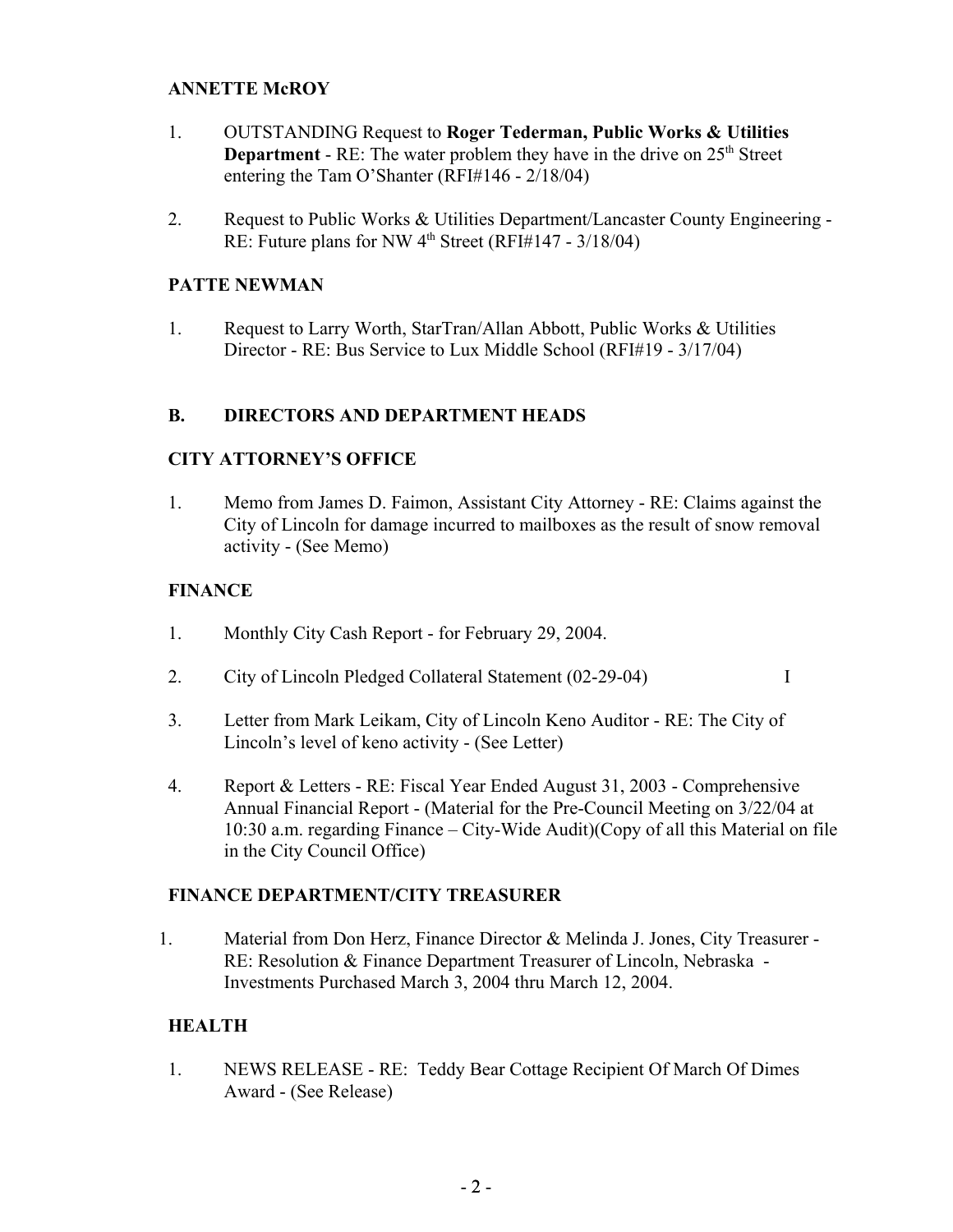# **INFORMATION SERVICES**

1. Interdepartmental Communication from Doug Thomas, For the Government Access and Information Committee - RE: Annual Report of Major Accomplishments in 2003.

# **PLANNING**

1. Proposed Flood Standards for New Growth Areas

# **PLANNING COMMISSION FINAL ACTION . . . . .**

1. Special Permit Amendment No. 04002 (Amending Special Permit No. 684)(First Plymouth Congregational Church-2000 D Street) Resolution No. PC-00850.

# **PUBLIC WORKS**

- 1. PUBLIC WORKS & UTILITIES ADVISORY Water Main Replacement Project 700238 (Furnas:  $12^{th}$  to  $14^{th}$ ; Nelson:  $11^{TH}$  to  $13^{th}$ )
- 2. PUBLIC WORKS & UTILITIES ADVISORY Water Main Replacement Project 700256 (Leighton Ave:  $63<sup>rd</sup>$  to  $68<sup>th</sup>$  Street)
- 3. PUBLIC WORKS & UTILITIES ADVISORY 84<sup>th</sup> Street Water Main and Roadway Improvement to Begin.
- 4. Memo from Thomas Shafer RE: West Fletcher Extension Project Update (See Memo)

# **PURCHASING/FINANCE**

1. NEWS RELEASE - RE: Reminder Notice - New Vendor Contract For Offset and Quick Copy Services - (See Release)

# **C. MISCELLANEOUS**

- 1. E-Mail from Joseph W. Cherner RE: Bi-Partisan Vote in Favor of Smokefree Workplaces - (See E-Mail)
- 2. Letter from Donald J. Arena RE: Writing to have you understand the position that the new smoking ordinance has put me in-specifically, the language concerning minors - (Council received their copies of this letter on 3/15/04)(See Letter)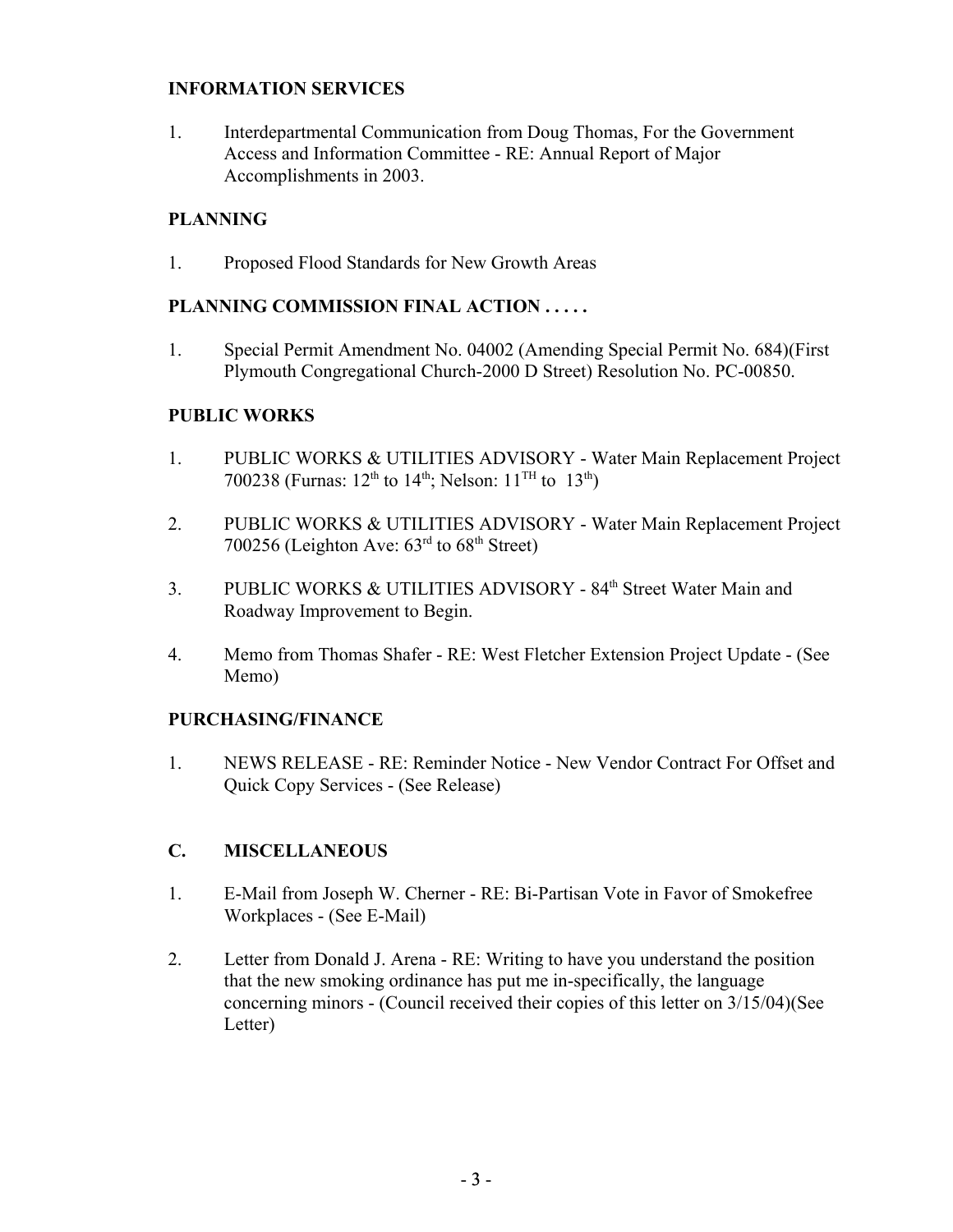- 3. E-Mail from Christy Aggens RE: Liquor Ordinance (See E-Mail)
- 4. E-Mail from Peggy Struwe, President, Hawley Area Neighborhood Association RE: Liquor Ordinance - (See E-Mail)
- 5. E-Mail from Carol Brown RE: Block parties (Joan Ray forward this E-Mail to Council on 3/17/04)(Copy of this E-Mail on file in the City Council Office)
- 6. Letter from Bob Norris RE: Three issues All three of these points are areas that I feel the Neighborhood Alliance could help with, as far as public awareness and promotion of solutions are concerned - (See Letter)
- 7. E-Mail from Jo Bunstock, Assistant Athletic Director, SWA to Fire Chief Mike Spadt - RE: Lincoln Fire & Rescue service - (See E-Mail)

# **IV. DIRECTORS**

# **V. CITY COUNCIL MEMBERS**

# **VI. ADJOURNMENT**

da032204/tjg/jvr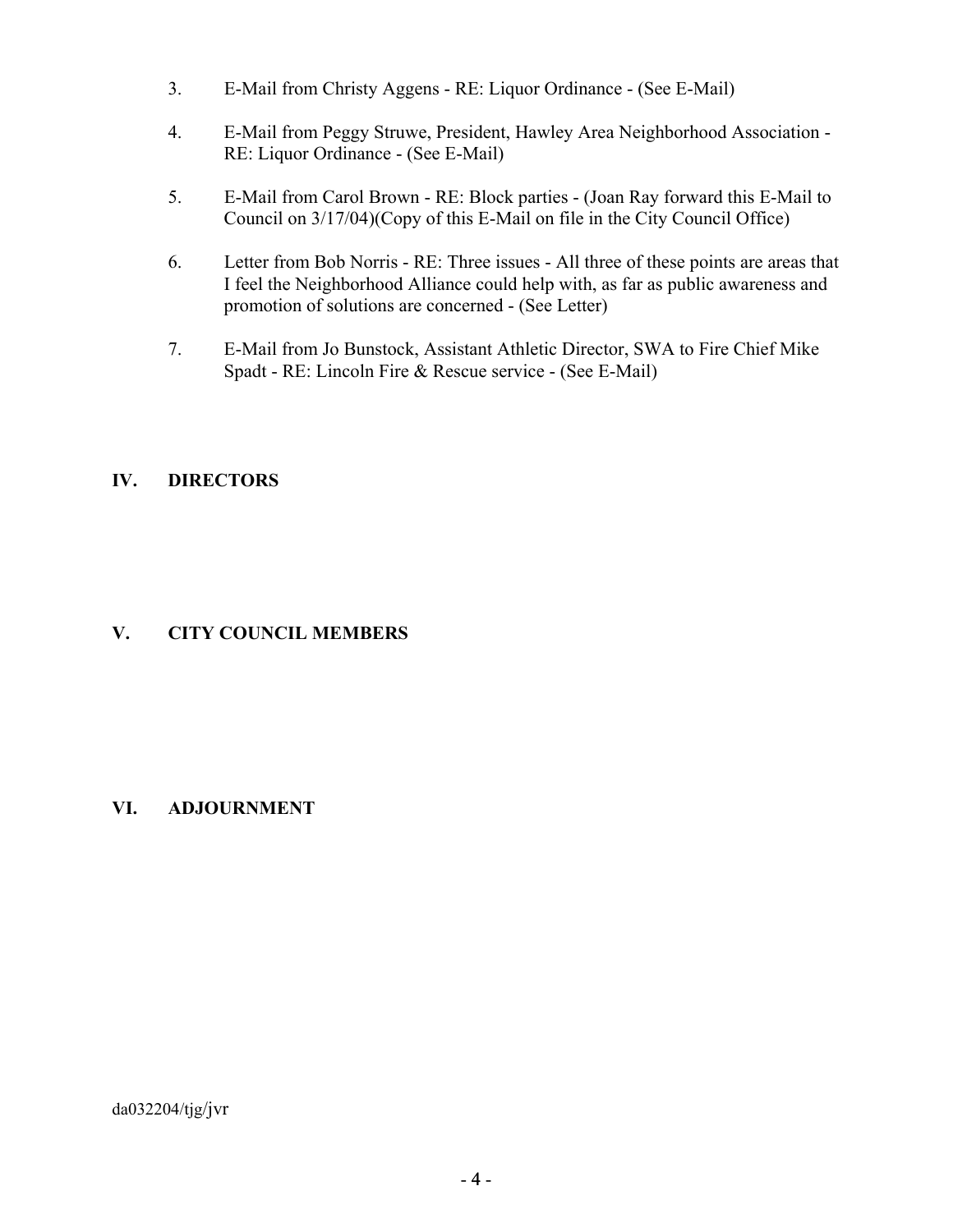# **DIRECTORS' MEETING MINUTES MONDAY, MARCH 22, 2004 CONFERENCE ROOM 113**

**Council Members Present:** Jon Camp, Chair; Terry Werner, Vice-Chair; Jonathan Cook, Ken Svoboda, Patte Newman, Annette McRoy**,** Glenn Friendt.

**Others Present:** Mayor Coleen Seng, Mark Bowen, Ann Harrell, Corrie Kielty, Lin Quenzer, Darl Naumann, Mayor's Office; City Clerk, Joan Ross; Dana Roper, City Attorney; Directors and Department Heads; Darrell Podany, Aide to Council Members Camp, Friendt, & Svoboda; Tammy Grammer, City Council Staff and Nate Jenkins, Lincoln Journal Star Representative.

# **I. MAYOR**

Mayor Coleen Seng stated to Council that several of them were at Carole Douglas's Memorial Service last evening, a lot of City staff were there and former staff.

Mayor Coleen Seng stated to Council that they had two firefighters that had retirement celebration on Friday evening.

Mayor Coleen Seng stated to Council that she was watching the Pre-Councils, it looked like they had good Pre-Councils this morning.

- 1. "*Washington Report"* March 12, 2004. NO COMMENTS
- 2. Letter from Mayor Seng to Karin & Eric Fuog RE: Inquiring about the lack of bus service in the Lux Middle School neighborhood. — NO COMMENTS
- 3. Response Letter from Mayor Seng to Greg Olson RE: Recent letter inquiring about the lack of bus service in the Lux Middle School neighborhood. — NO COMMENTS
- 4. Response Letter from Mayor Seng to Rachel B. Ficek RE: Recent letter inquiring about the lack of bus service in the Lux Middle School neighborhood. — NO COMMENTS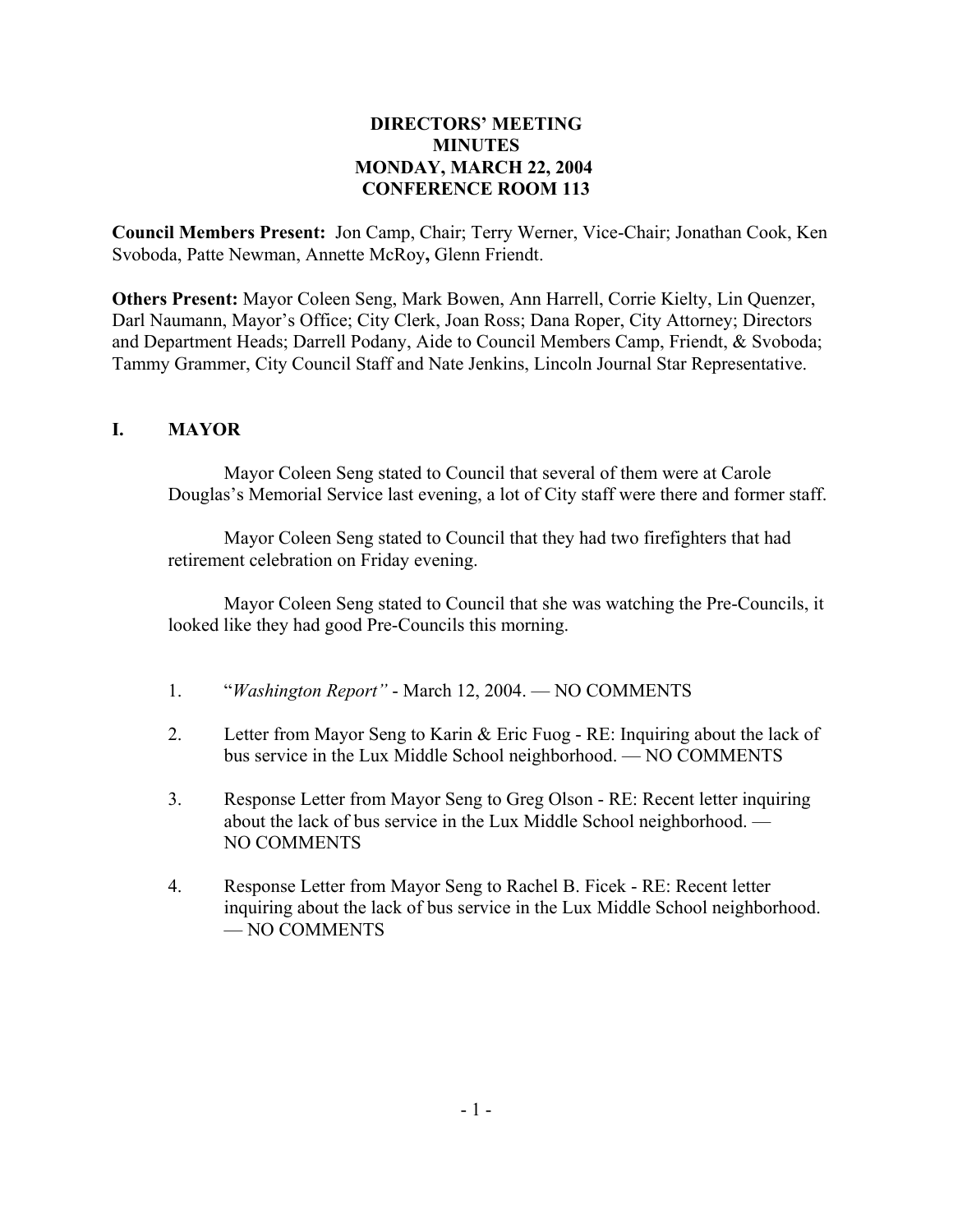## **II. CITY CLERK**

City Clerk Joan Ross stated to Council that Items  $3 \& 4$  [Application of MVB Inc. dba Caffe Italia for a Class I (spirits, wine, beer, on-sale) liquor license at 2110 Winthrop Road, Suite 100A; and Manager application of Mauro Bergo for MVB, Inc. dba Caffe Italia at 2110 Winthrop Road, Suite 100A] will be called together.

City Clerk Joan Ross stated to Council that Items 5 & 6 [Application of North Forty Golf, Inc. dba North Forty Golf for a Class C (spirits, wine, beer, on and off sale) liquor license at 8101 Adams Street; and Manager application of Jeffrey Joseph Schreiner for North Forty Golf, Inc. dba North Forty Golf at 8101 Adams Street] will be called together.

City Clerk Joan Ross stated to Council that she handed out the 'Miscellaneous Referral Sheet' to them and that's very routine items. City Clerk Joan Ross stated to Council that she doesn't have anything else for them, unless they have something.

Mr. Svoboda commented not a question, but he's going to ask for Councils approval to delay Item 29 [Amending Section 14.40.030 of the Lincoln Municipal Code pertaining to block party permits to indicate issuance by the Department of Public Works and Utilities and requiring a damage deposit from the applicant] because he is working with the Law Department and the Public Works & Utilities Department on an Amendment and he didn't want to push them to the point where they had to get it done before this Monday and so he thinks Public Works had agreed that this isn't time restrictive that a week delay isn't going to matter much. Mr. Friendt commented to Mr. Svoboda 'well' that depends on what the context of the Amendment is. Mr. Svoboda stated to Mr. Friendt that he was going to wait until this afternoon, but very quickly... he met with and talked with the Public Works staff and the Law Department and what he would like to do in order to stream-line this even more is that they would allow for the hiring of a private firm or the picking up of private barricades from the private sector as opposed to always requiring the Public Works Department to deliver barricades out to a block party. So, in essence what they would be given was the option at a lower rate, but being able to supply your own barricades to a block party and those barricades would specify as to exactly what kind of barricades are allowed. Mr. Svoboda stated to Council that he just thinks that's a more stream-line approach than dealing with Public Works staff that deliveries some barricades. Mr. Svoboda commented to Council that contractors do that on a regular basis with contracts and it's spelled out within guidelines within our specifications exactly what those barricades are going to consist of, how far apart they're getting placed and where they are to be placed and he just thinks that's a much more stream-line approach to be able to allow that. Mr. Svoboda stated to Council that he's obviously looking at keeping it as a fairly restricted use of barricades similar to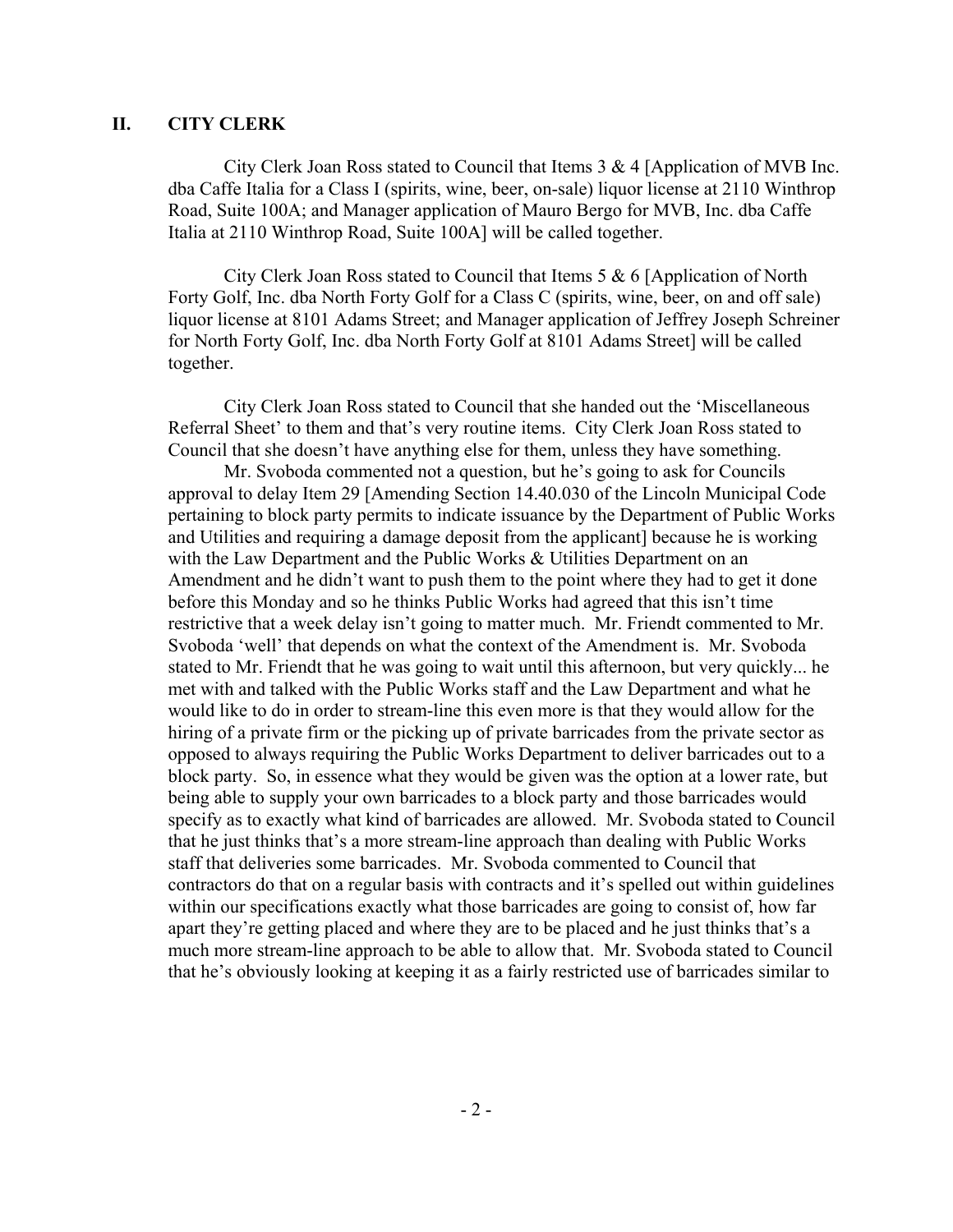the 2 foot holding that most contractors would use when closing off a street and he thinks a block party should be able to do that. Mr. Svoboda indicated to Council that he talked with some of the barricade suppliers in Lincoln and they are willing to work with the City in developing because right now they don't do it that much and dedicate the staff to it, recognizing that there were 130 or 140 some of block parties last year. Mr. Svoboda commented to Council just giving those organizations some options.

 1. Letter from J. Michael Rierden, Attorney At Law - brought into City Council Office by City Clerk Joan Ross - RE: Items #25, #52 & #53 (04-51; 04R-59; 04R-60) – Change of Zone 3421, Special Permit No. 1928 A and Preliminary Plat No. 03011 on property generally located at North 1<sup>st</sup> Street and Charleston Street. — NO COMMENTS

# **III. CORRESPONDENCE**

# **A. COUNCIL REQUESTS/CORRESPONDENCE**

# **JONATHAN COOK**

1. RFI #109 - Request to Public Works RE: Rolling Hills Blvd and Old Cheney Road - Safety Issues and concerns raised by Mr. Douglas J. Wilson. (RFI #109 - 03-09-04). — RESPONSE FROM MAYOR'S OFFICE - Received 03-11-04). — NO COMMENTS

# **TERRY WERNER**

- 1. OUTSTANDING RFI #123 Request to Chief Spadt of the Fire Department Questions RE: IAFF Staffing Rules For Safe Operation of Fire Engines (RFI #123 - Sent 02/03/04). — **1.) SEE RESPONSE FROM FIRE CHIEF SPADT RECEIVED ON RFI#123 - 3/15/04. —** NO COMMENTS
- 2. RFI#125 Response from Joel Pedersen, City Law Department RE: Insurance for Small Businesses received on 3/15/04. — NO COMMENTS

# **ANNETTE McROY**

1. OUTSTANDING Request to **Roger Tederman, Public Works & Utilities Department** - RE: The water problem they have in the drive on 25<sup>th</sup> Street entering the Tam O'Shanter (RFI#146 - 2/18/04). — NO COMMENTS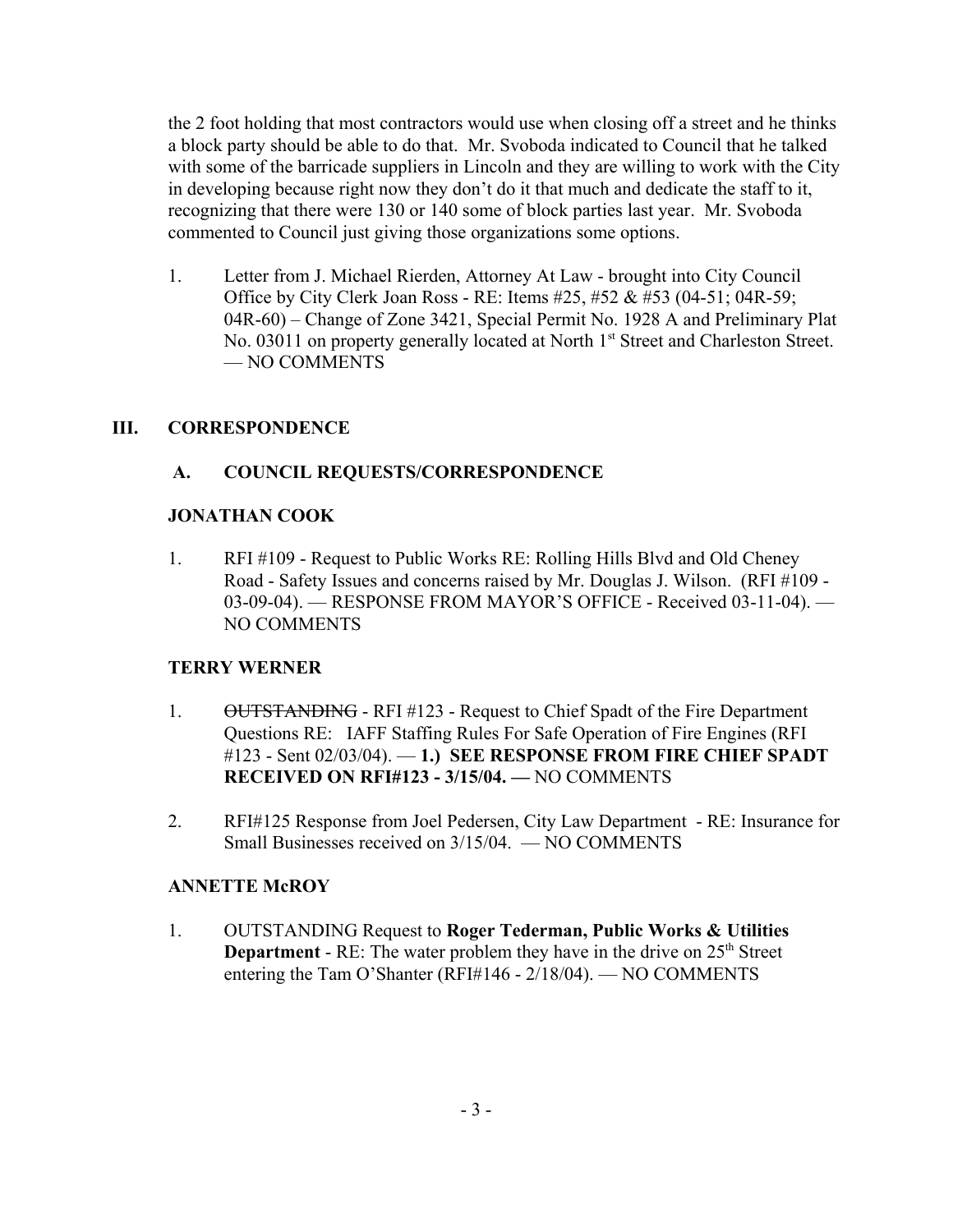2. Request to Public Works & Utilities Department/Lancaster County Engineering - RE: Future plans for NW  $4<sup>th</sup>$  Street (RFI#147 - 3/18/04). — Ms. McRoy stated to Public Works that the area in this RFI should actually be 'NW 48<sup>th</sup> Street', not 'NW 4<sup>th</sup> Street', so who ever was going to answer it that they can be made aware of it. Tammy Grammer apologized to Ms. McRoy and stated that she will correct the RFI. Roger Figard stated to Ms. McRoy okay, he will let them know. [NOTE: Ms. Grammer did a corrected copy for this RFI (#147) and sent it out on 3/22/04 after the Directors' Meeting.]

## **PATTE NEWMAN**

1. Request to Larry Worth, StarTran/Allan Abbott, Public Works & Utilities Director - RE: Bus Service to Lux Middle School (RFI#19 - 3/17/04). — Ms. Newman stated that she did see that the Mayor responded to one of the people in the Southeast District as to a bus to Lux Middle School. Ms. Newman asked Roger [Figard] if he has any idea how that procedure goes and how long it takes, she assumes that Larry [Worth] talks to the school and sees who lives in the neighborhoods. Mayor Seng commented to Ms. Newman that she thinks they have a little interest from students over there that's what these are. Ms. Newman stated to Mayor Seng 'oh' there students. Mayor Seng indicated to Ms. Newman that some of them are. Ms. Newman stated to Mayor Seng okay.

Mr. Camp stated to the Public Works & Utilities Department that on the StarTran route to Vintage Heights, he believes as they were talking to Larry Worth, he was saying they needed at least \$2,000 in revenue, he hopes that he's quoting correctly. Mr. Camp commented one thought is that this is really something that's important or whatever the dollar amount is that they could maybe pre-sale for the season and he thinks that would be a fair way to get the residential area to kind of put up. Mr. Camp indicated with the 84<sup>th</sup> Street turn and traffic along there he sure would like to help because there were quite a few letters. Mr. Camp stated to the Public Works & Utilities Department keep them informed on it. Ms. Newman commented to Nicole Fleck-Tooze that this is an RFI and the Mayor responded to it also. Ms. Tooze stated to Ms. Newman okay.

#### **B. DIRECTORS AND DEPARTMENT HEADS**

#### **CITY ATTORNEY'S OFFICE**

1. Memo from James D. Faimon, Assistant City Attorney - RE: Claims against the City of Lincoln for damage incurred to mailboxes as the result of snow removal activity. — Mr. Camp stated to Dana Roper that he sees that Mr. Faimon said the City Council will handle the mailbox issue. Mr. Roper stated to Mr. Camp that they're planning to go ahead and write the letters saying 'sorry' they can't pay and the claims will probably be before them on March  $29<sup>th</sup>$ . Mr. Camp asked Council if they all have seen this letter. Council commented to Mr. Camp 'yes',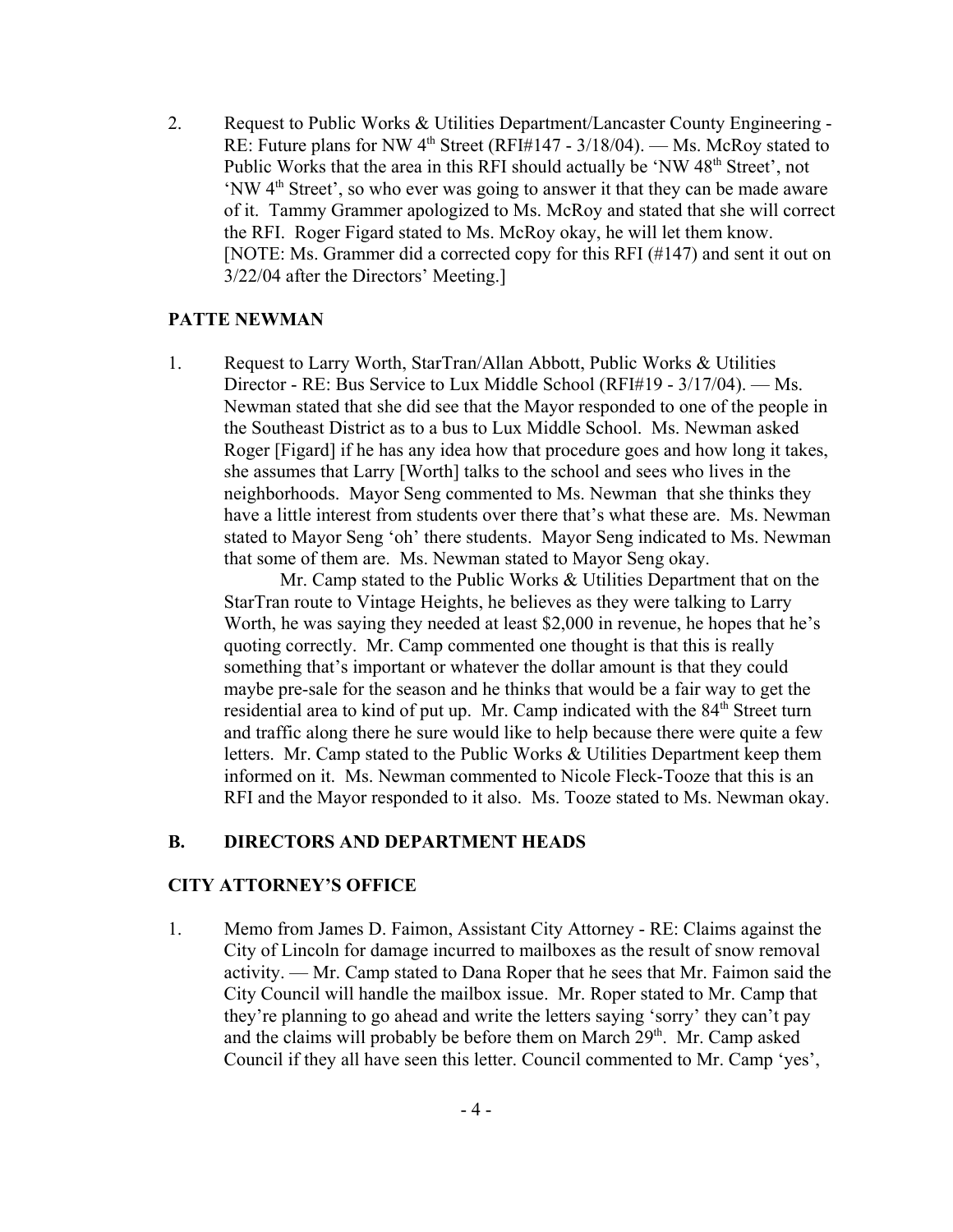they have. Mayor Seng asked Dana Roper if this is all that he thinks they'll receive or will they have more. Mr. Roper stated to Mayor Seng that he thinks this may be just about all of them and commented that actually he had one that came in on Friday that isn't on there. Mr. Roper stated that the snow is melted and he thinks people felt there were some damages that they hadn't filed a claim on, so there maybe a couple of those coming in, but he thinks that this is pretty much all of them.

# **FINANCE**

- 1. Monthly City Cash Report for February 29, 2004. NO COMMENTS
- 2. City of Lincoln Pledged Collateral Statement (02-29-04). NO COMMENTS
- 3. Letter from Mark Leikam, City of Lincoln Keno Auditor RE: The City of Lincoln's level of keno activity. — NO COMMENTS
- 4. Report & Letters RE: Fiscal Year Ended August 31, 2003 Comprehensive Annual Financial Report - (Material for the Pre-Council Meeting on 3/22/04 at 10:30 a.m. regarding Finance – City-Wide Audit)(Copy of all this Material on file in the City Council Office). — Mr. Camp 'thanked' the Finance Department again for the Audit report.

# **FINANCE DEPARTMENT/CITY TREASURER**

1. Material from Don Herz, Finance Director & Melinda J. Jones, City Treasurer - RE: Resolution & Finance Department Treasurer of Lincoln, Nebraska - Investments Purchased March 3, 2004 thru March 12, 2004. **—** NO COMMENTS

# **HEALTH**

1. NEWS RELEASE - RE: Teddy Bear Cottage Recipient Of March Of Dimes Award. — NO COMMENTS

# **INFORMATION SERVICES**

Mr. Camp commented just to emphasize again, Information Services really wants them to power down all of the computes at the end of the day that there were viruses sitting around there and hopefully that's working. Mr. Camp stated that Information Services is also working on establishing some additional procedures related to the receipt and opening of attachments. Mr. Camp commented that he would ask all of the Department Heads if that seems to be working or explain any concerns that they might have on it. [No comments from anyone]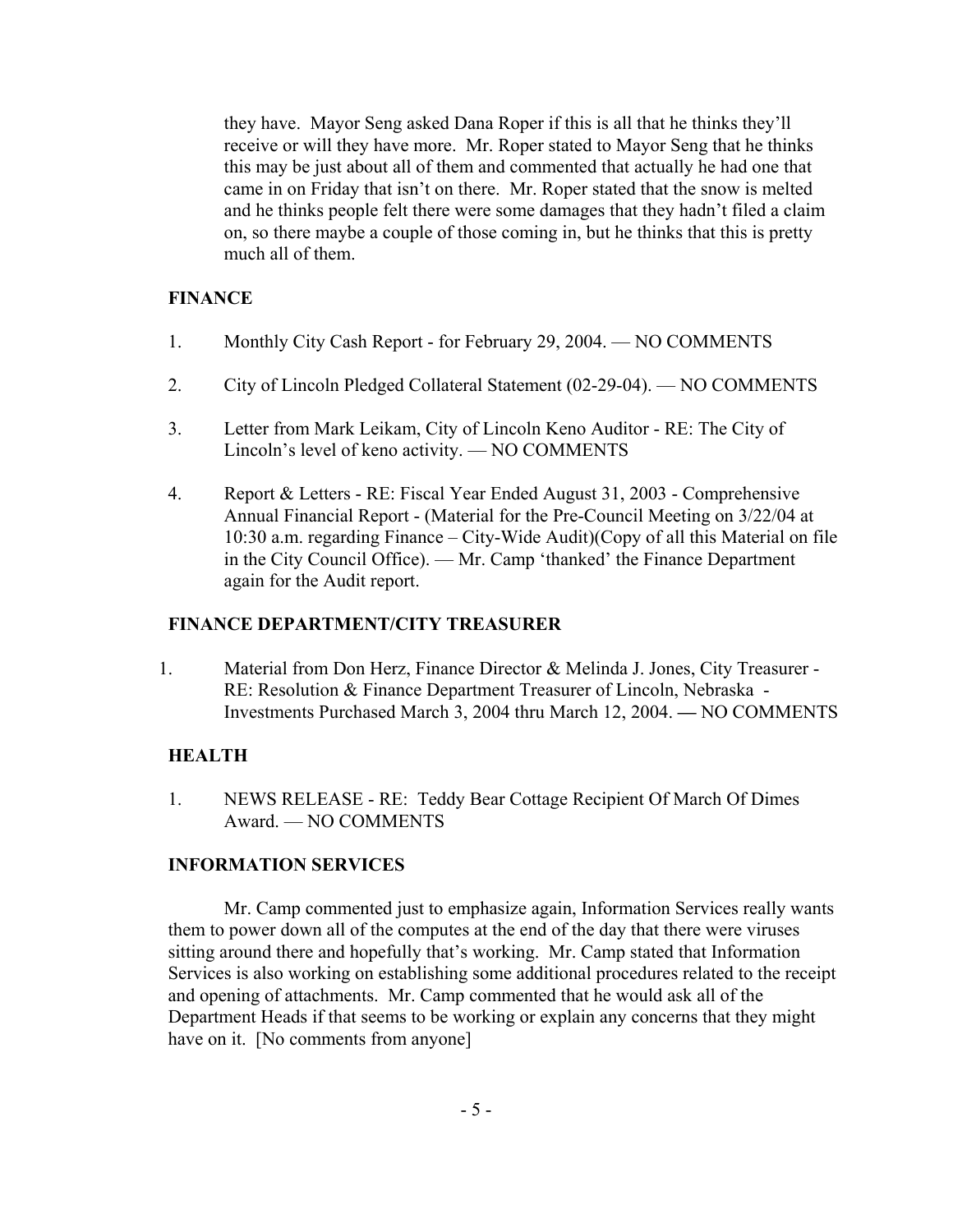1. Interdepartmental Communication from Doug Thomas, For the Government Access and Information Committee - RE: Annual Report of Major Accomplishments in 2003. — NO COMMENTS

# **PLANNING**

1. Proposed Flood Standards for New Growth Areas. — NO COMMENTS

# **PLANNING COMMISSION FINAL ACTION . . . . .**

1. Special Permit Amendment No. 04002 (Amending Special Permit No. 684)(First Plymouth Congregational Church-2000 D Street) Resolution No. PC-00850. — NO COMMENTS

# **PUBLIC WORKS**

- 1. PUBLIC WORKS & UTILITIES ADVISORY Water Main Replacement Project 700238 (Furnas:  $12<sup>th</sup>$  to  $14<sup>th</sup>$ ; Nelson:  $11<sup>TH</sup>$  to  $13<sup>th</sup>$ ). — NO COMMENTS
- 2. PUBLIC WORKS & UTILITIES ADVISORY Water Main Replacement Project 700256 (Leighton Ave: 63rd to 68th Street). — NO COMMENTS
- 3. PUBLIC WORKS & UTILITIES ADVISORY 84<sup>th</sup> Street Water Main and Roadway Improvement to Begin. — NO COMMENTS
- 4. Memo from Thomas Shafer RE: West Fletcher Extension Project Update. NO COMMENTS

# **PURCHASING/FINANCE**

1. NEWS RELEASE - RE: Reminder Notice - New Vendor Contract For Offset and Quick Copy Services. — NO COMMENTS

# **C. MISCELLANEOUS**

- 1. E-Mail from Joseph W. Cherner RE: Bi-Partisan Vote in Favor of Smokefree Workplaces. — NO COMMENTS
- 2. Letter from Donald J. Arena RE: Writing to have you understand the position that the new smoking ordinance has put me in-specifically, the language concerning minors - (Council received their copies of this letter on 3/15/04). — Mr. Camp commented that Donald Arena has a concern on the Smoking Ordinance and he knows the Health Department is working on those amendments.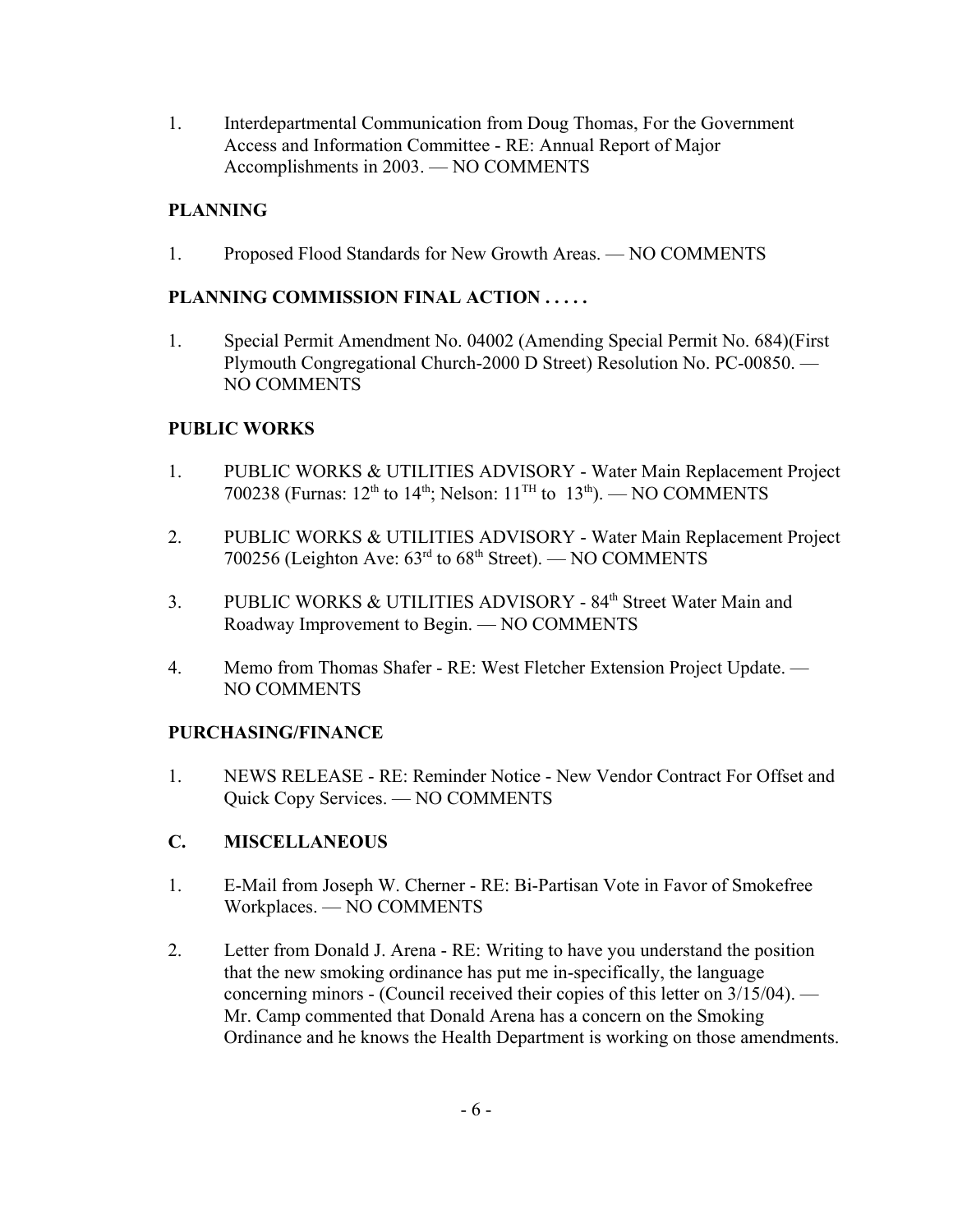- 3. E-Mail from Christy Aggens RE: Liquor Ordinance. NO COMMENTS
- 4. E-Mail from Peggy Struwe, President, Hawley Area Neighborhood Association RE: Liquor Ordinance. — NO COMMENTS
- 5. E-Mail from Carol Brown RE: Block parties (Joan Ray forward this E-Mail to Council on 3/17/04)(Copy of this E-Mail on file in the City Council Office). — NO COMMENTS
- 6. Letter from Bob Norris RE: Three issues All three of these points are areas that I feel the Neighborhood Alliance could help with, as far as public awareness and promotion of solutions are concerned. — NO COMMENTS
- 7. E-Mail from Jo Bunstock, Assistant Athletic Director, SWA to Fire Chief Mike Spadt - RE: Lincoln Fire & Rescue service. — NO COMMENTS

Mr. Cook asked Mr. Camp if he went through the Addendum. Mr. Camp stated to Mr. Cook 'no', he had not and asked him if he would help him out on it. Mr. Cook noted that there's a number of letters regarding the Near South permit for "Russ's", which will be before them today and they may vote on it today. Mr. Cook stated that he likes the letter from MADD to the Liquor Commission, he's glad that they're following up on the denial issue.

# **ADDENDUM - (For March 22nd)**

# **I. MAYOR**

- 1. NEWS ADVISORY RE: Mayor Coleen Seng will have a news conference at 9:30 a.m. Friday, March 19<sup>th</sup> during the Earth Wellness Festival at Southeast Community College, 8800 "O" Street. — NO COMMENTS
- 2. NEWS RELEASE RE: Mayor Kicks Off Environmental Awareness Days At Earth Wellness Festival. — NO COMMENTS
- 3. NEWS RELEASE RE: Public Meeting Set On Vine Street Improvements. NO COMMENTS
- 4. NEWS RELEASE RE: Cable Advisory Board Plans Special Meeting. NO COMMENTS
- **II. CITY CLERK NONE**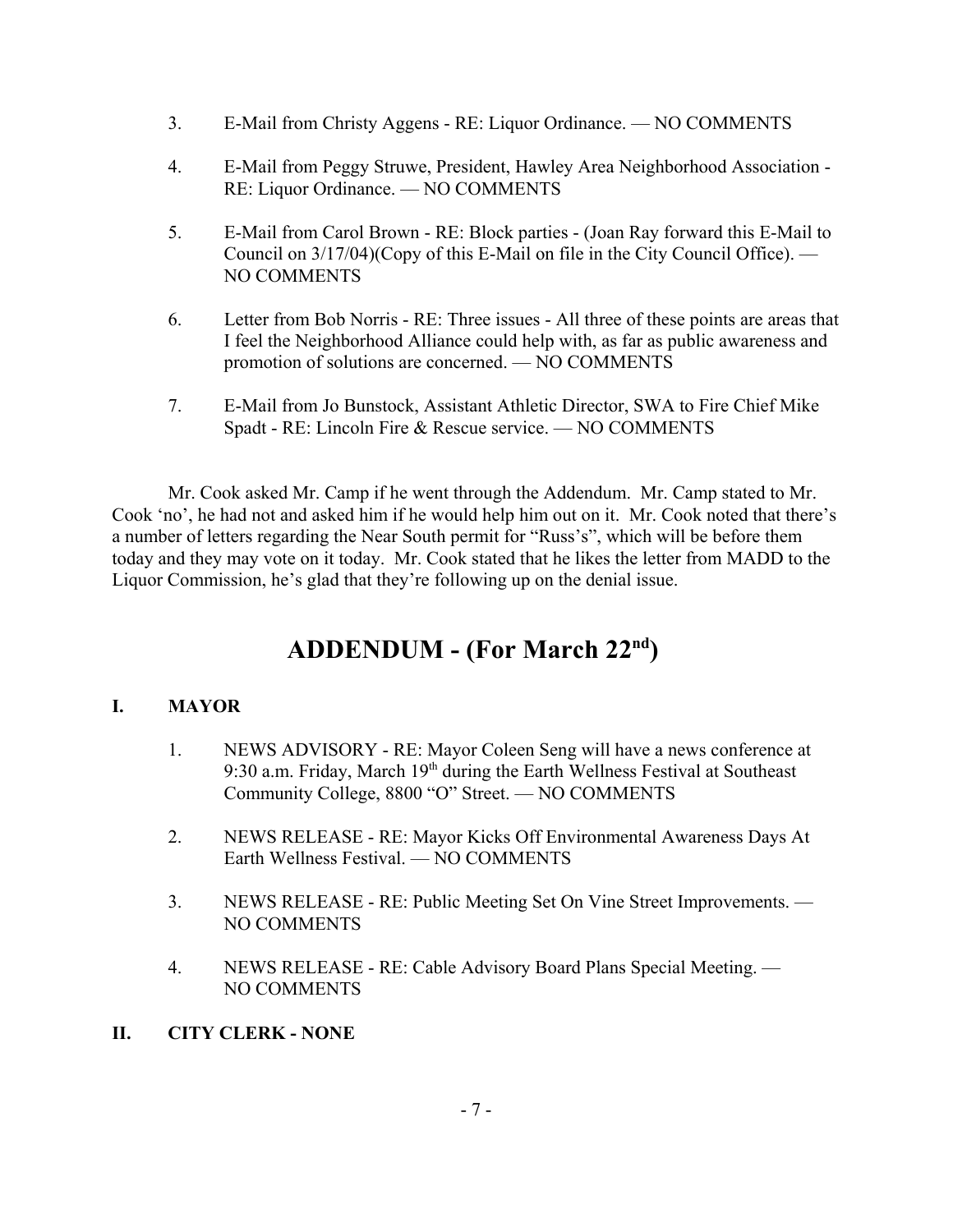## **III. CORRESPONDENCE**

# **A. COUNCIL REQUESTS - NONE**

# **B. DIRECTORS AND DEPARTMENT HEADS**

# **PLANNING**

- 1. Letter from Jean Walker RE: Comprehensive Plan Amendment No. 04017 Change of Zone No. 04018 - Miscellaneous No. 04001 and Miscellaneous No. 04002 - (Proposed Text Amendments to the Comprehensive Plan, Zoning Ordinance, Subdivision Ordinance, City of Lincoln Design Standards and the Drainage Criteria Manual adopting Flood Standards for New Growth Areas). — NO COMMENTS
- 2. Letter from Brian Will to Brian Carstens RE: Vavrina Meadows 16<sup>th</sup> Addition -Final Plat #03074. — NO COMMENTS

# **PUBLIC WORKS & UTILITIES DEPARTMENT**

1. Report - RE: The City Of Lincoln - Lincoln Standard Plans 2004 - From The Office Of The City Engineer - (Copy of this Report on file in the City Council Office). — NO COMMENTS

# **C. MISCELLANEOUS**

- 1. E-Mail from Scott Baird RE: Special Permit #1583A. Mr. Cook commented about this issue earlier. (See those comments)
- 2. Letter from Ron E. Ross, P.E. President, Ross Engineering, Inc. RE: Sterling University - Stadium View: Phase II - North 1<sup>st</sup> Street and West Charleston Street - Lincoln, Nebraska - REI Project No. 129802-D. — NO COMMENTS
- 3. Letter from Jennie Pieken, student, freshman animal science major at the University of Nebraska-Lincoln - RE: We are currently working on an issue in our community for my English class - chose the issue of public transportation in Lincoln. — NO COMMENTS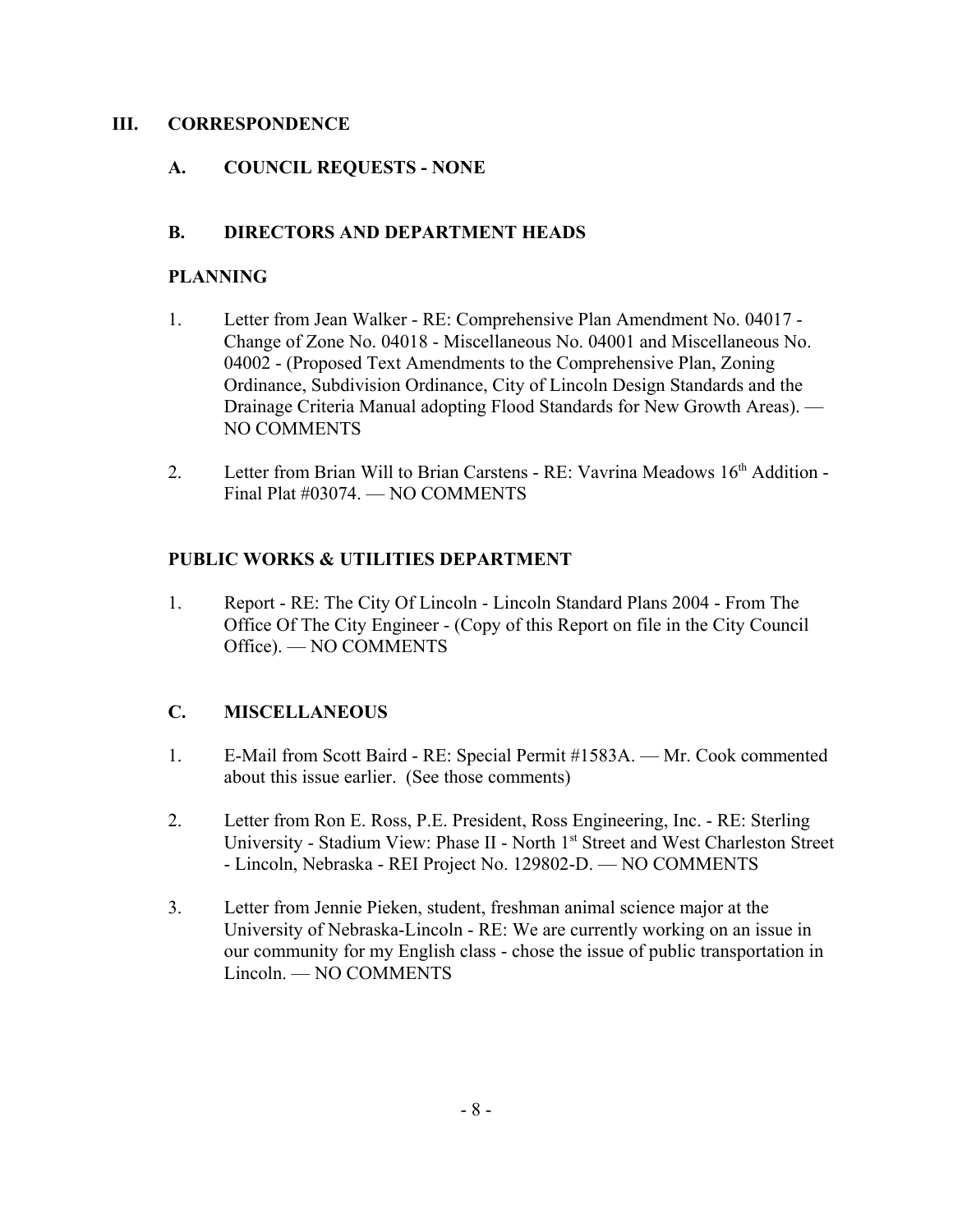- 4. Letter from Simera Reynolds, M. Ed., Executive Director, MADD Nebraska to Mr. Hobert Rupe, Executive Director, Liquor Control Commission - RE: Looking for the number of applications in the last 12 months that have been recommended denial, at the local level, by either the County Commission or the City Council. — Mr. Cook commented about this letter earlier. (See those comments) [No response needed this letter was to the Liquor Commission itself and they were just copied on it.]
- 5. 4 E-Mail's from Melissa Landis; William Carver; Andy Beecham; Cathy Beecham - RE: Special Permit #1583A. — Mr. Cook commented about this issue earlier. (See those comments)

#### **IV. DIRECTORS**

**PUBLIC WORKS & UTILITIES DEPARTMENT -** Nicole Fleck-Tooze stated to Council that she has a couple of things for them related to items on their Agenda. Ms. Tooze stated to Council that on Item 8 [Repealing Ordinance No. 18139 which created Paving District No. 2625 in North  $57<sup>th</sup>$  Street, Fremont to Hartley, due to the lack of majority petition] just so they're aware of course when they bring it forward to them, they do have a couple of people that have submitted applications for approving unit. Ms. Tooze stated to Council that this section does meet the standards they have for that paving, so the appropriate thing to do today, since they don't have majority petition would be to repeal this with the district that they would have with that paving unit before them. Mr. Cook asked Ms. Tooze what's their percentage, right now? Ms. Tooze stated to Mr. Cook that actually she believes their at 0% right now, which she's not quite sure why that is and she may have a better answer for them this afternoon because they have two people she thinks that would be effected sign the applications for the unit. Ms. Tooze stated to Mr. Cook that she believes the father of the requester is actually within the boundaries of the district and she thinks that's one of the people that signed on for the paving unit and she doesn't know why they didn't sign for the district, if it was just because it appeared that there wouldn't be a majority. Mr. Cook asked Ms. Tooze if anyone can sign for a paving unit even if they don't live within the area effected. Ms. Tooze stated to Mr. Cook 'yes', they can. Mayor Seng commented to Council that she encourages them all to try to drive that street, right now.

Nicole Fleck-Tooze stated to Council that they have an item on Pending that's for the alley from  $26<sup>th</sup>$  to  $27<sup>th</sup>$  between "O" & "N" Street [Item 31 - Vacation 03014 -Vacating a portion of the east- west alley from vacated South  $26<sup>th</sup>$  Street to South  $27<sup>th</sup>$ Street, between "N" and "O" Streets] that they had raised some questions a couple of weeks ago and that will be back up before them next Monday. Ms. Tooze stated to Council that she thinks one of their questions was whether the applicant would be interested in a lease agreement and they have touched base with Mike Rierden and she doesn't think they've heard back since he's visited with his clients, but his initial reaction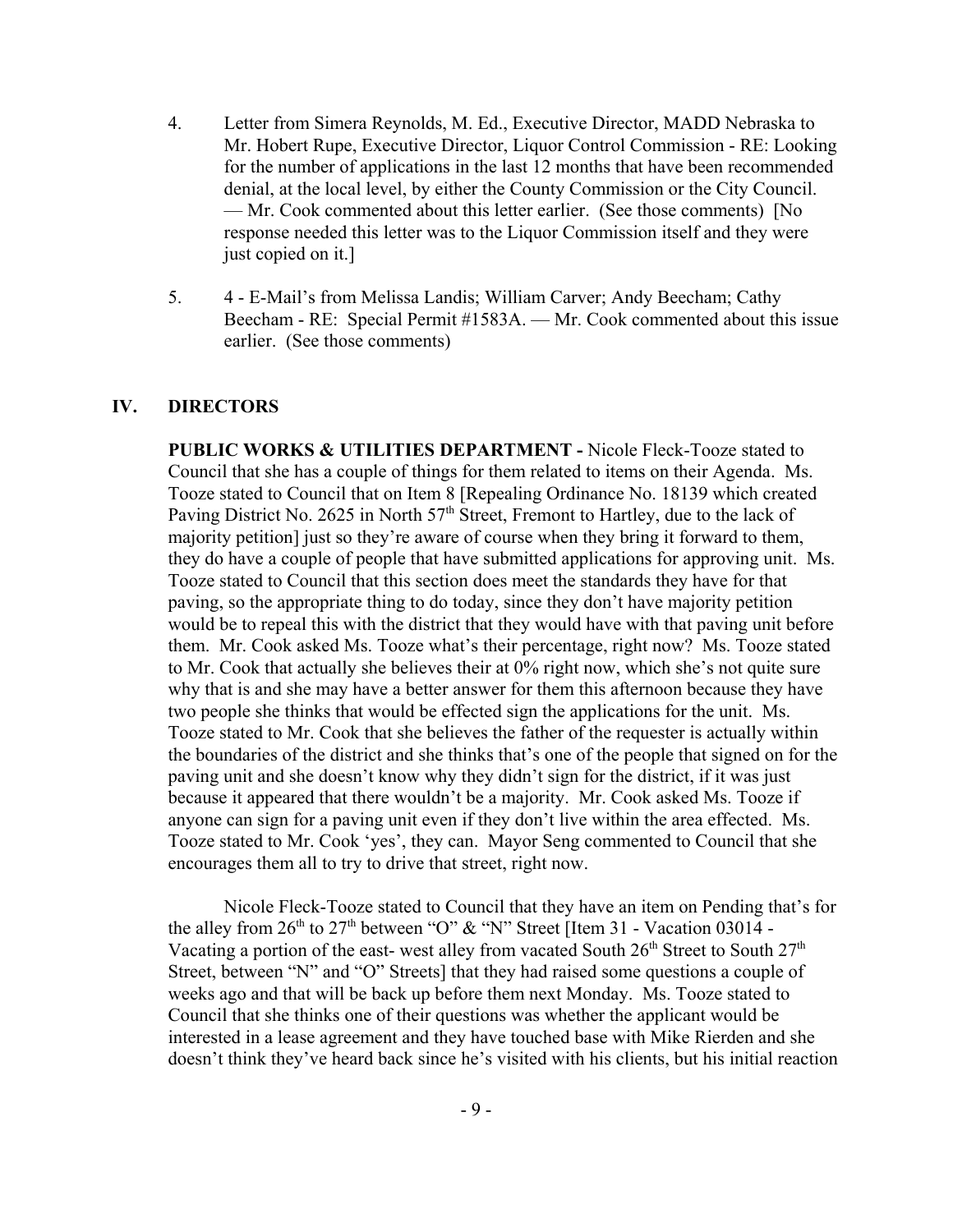was 'no' that wasn't an interest of theirs. Ms. Tooze stated to Council that they had some other questions that related to [inaudible] for example should they be allowed egress only instead of engross and what about taking access to  $26<sup>th</sup>$  Street, etc. and she doesn't know how they want them to go about it. Ms. Tooze stated to Council that she can address those issues for them right now or if they would like them in a memo before next week that there are some reasons why none of those were selective options. Discussion continued with Council, Nicole Fleck-Tooze and Dana Roper on this issue with comments from the Council. Following discussion, Ms. Newman stated to Nicole Fleck-Tooze that they would like a memo with all the things and all their options in it. Ms. Tooze stated to Ms. Newman okay, they'll get a memo to them. Ms. Newman 'thanked' Ms. Tooze.

Roger Figard stated to Council that in regards to Item 13 [Approving an Interlocal Agreement between the City and the Lincoln/Lancaster County Railroad Transportation Safety District for the funding of the Antelope Valley Project, Phase 1 "Amended Draft Single Package" from its 2003-2004 budget year] he's got a conflict with the Legislature this afternoon and so he just wanted to know if they had any questions on this item. Mr. Figard stated to Council that the interlocal is simply the form adopted in which the RTSD is authorizing transferring budgeted money from their budget to the City for the assistance and participation of Antelope Valley. Mr. Figard indicated to Council so by their approving they're just agreeing to accept the money that the Districts have already sent over. Mr. Figard asked Council if they see any need for him to be at the Council Meeting this afternoon. Mr. Friendt commented to Mr. Figard 'no', he doesn't. Mr. Figard stated to Mr. Friendt okay. Mr. Camp commented to Mr. Figard that they've got the chair here for the RTSD, so he will do interference for him and he 'thanked' Mr. Figard for asking. [Council had no questions for Mr. Figard.]

**LAW DEPARTMENT - Dana Roper stated to Council that they got a good decision** from the Supreme Court involving the statute of limitations on an Urban Development loan and Jim Faimon was able to get the District Court decision reversed by a Supreme Court. Mr. Roper stated to Council that they were attempting to correct it at a \$23,000 loan and there's a question of whether the [inaudible], so this can be useful to them in the future when they try to collect those loans. Mr. Camp commented to Mr. Roper 'congratulations' and asked him to pass that on to Jim Faimon.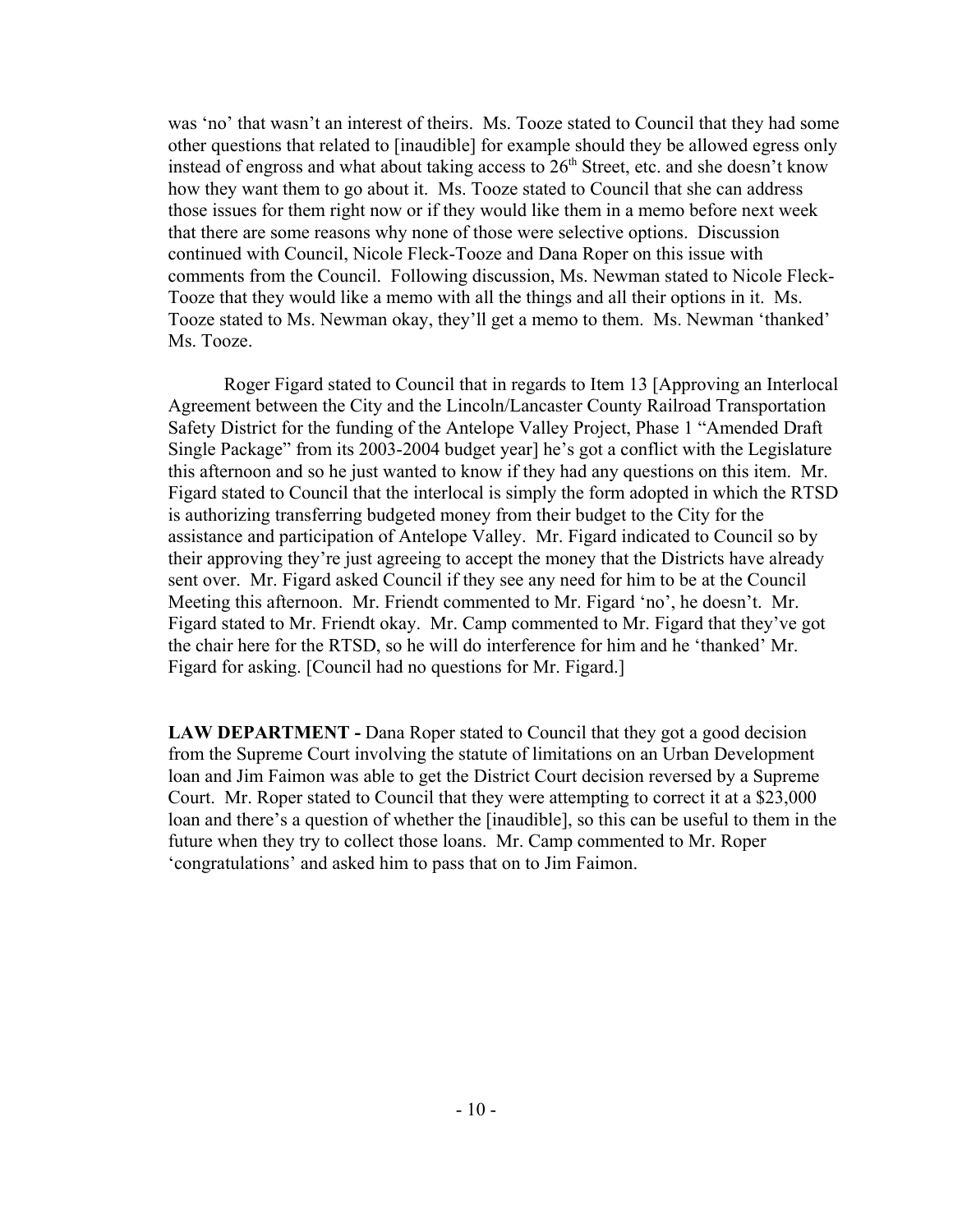#### **V. CITY COUNCIL MEMBERS**

#### **KEN SVOBODA**

Mr. Svoboda stated to Dana Roper is this denial only for those who filed claims on mailboxes and asked him what about turf and sprinklers. Mr. Roper stated to Mr. Svoboda the same situation those people by enlarge haven't filed claims, he thinks that there's a whole lot more of those out there than had filed claims, he would suspect a whole world out there of that kind of damage that is not on the list. Mr. Roper stated to Mr. Svoboda that these are only people who have filed claims with the City and the mailbox count, he thinks is what people are filing their claims on, not on the turf and sprinklers. Mr. Svoboda commented to Mr. Roper have people been told to the contrary because he has a customer that called and said go ahead with the estimate that they gave him on repairing the turf along his curb that the City tore up with their plow because the City is paying for it, so whatever it costs. Mr. Svoboda stated to Mr. Roper that this gentleman didn't realize that he was talking to him when he called in and so he didn't say anything, but he's under the impression that the City is going to be taking care of it. Mr. Roper stated to Mr. Svoboda that they haven't been saying that, he doesn't know if Public Works is or if there's some other statements that are being made, but they have not been saying it. Mr. Svoboda stated to Mr. Roper okay.

Mr. Svoboda stated that he would like to see Marc Wullschleger after the Directors' Meeting today and he would also like to see someone from the Parks  $\&$ Recreation Department after the meeting today. [Lynn Johnson not present, but Jerry Shorney is present today.] Mr. Svoboda stated to Jerry Shorney that he would like to visit with him after the meeting.

#### **ANNETTE McROY - NO COMMENTS**

#### **TERRY WERNER - NO COMMENTS**

#### **JON CAMP**

Mr. Camp stated that he has a question of Public Works regarding the railroad whistles and toting their horn. Mr. Camp stated that he got nailed the other night by some people and they said that they live near the Penitentiary and they said like between 2:00 a.m. & 3:00 a.m. in the morning it is just getting really bad that there's like 30 to 40 blowing of the horns. Dana Roper commented to Mr. Camp is he talking about train whistles. Mr. Camp stated to Mr. Roper 'yes'. Mr. Roper stated to Mr. Camp that they're completely out of that, totally out of the loop. Mr. Roper stated to Mr. Camp that is a Federal level matter that's really something that they don't have any control over.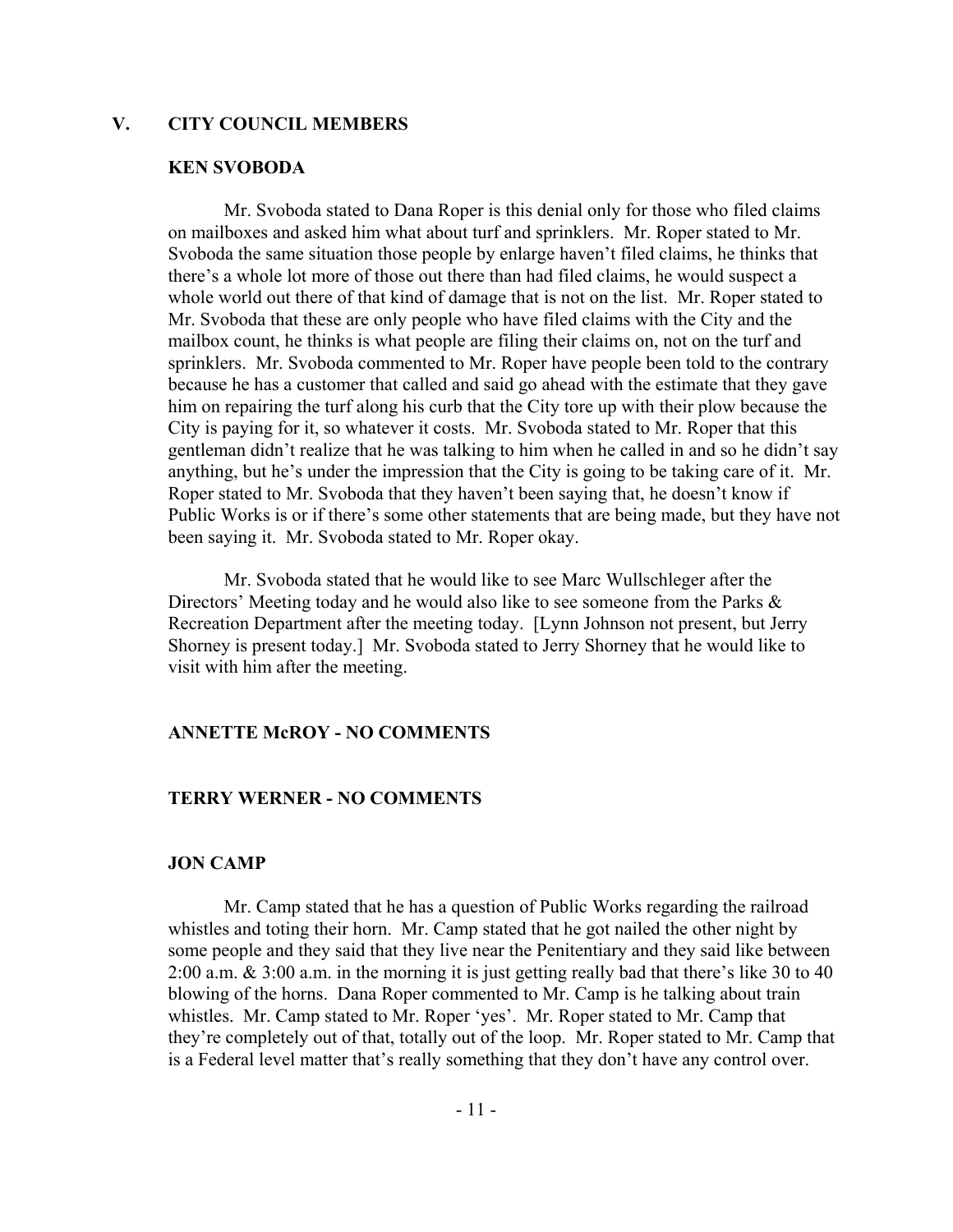Mr. Roper indicated to Mr. Camp that he thinks there's a town in Colorado that has litigated on this extensively because of that reason trains blowing whistles, but no this is a burden on Interstate Commerce and they don't have a 'dog in this fight'.

Mr. Cook commented 'well', yes and no, maybe, there's a new regulation from the Federal Railroad Administration that he just asked Joan Ray to make a copy of an article for all of the RTSD Board Members and Roger [Figard] about something on this issue. Mr. Cook stated that he will also ask her to make a copy for all of the Council Members, which is a 3 page article and they all got it in their packets on the Nebraska Municipal Review, but maybe not everybody has had a chance to read it. Mr. Cook commented that it's highly complicated, but it does allow for local cities to set up quiet zones and so on if certain requirements are met, but now whether or not that would be the case in this circumstance, he has no idea. Dana Roper stated that he needs to look at Jonathan's material because he didn't see it. [Copy of the Material from Jonathan Cook is on file in the City Council Office-RE: FRA issues final interim rule governing use of train whistles at public highway-rail crossings.] [Tammy Grammer gave a copy of this material to Dana Roper after the meeting.]

#### **GLENN FRIENDT**

Mr. Friendt commented that they have it on the Agenda for the "Noon" Meeting today to talk about Herbert Friedman's request that the City Council Members be at the next Cable Advisory Board and it still seems vague to him as to what Herbert is asking for and asked if someone knows, what he is asking. Diane Gonzolas stated to Mr. Friendt that she thinks that he is trying to find out from people what the Cable Advisory Board should be doing that they're not doing now. So, she thinks that he is just asking for someone to come as a representative from the City Council even though there isn't one officially on the board that there isn't a slot for a City Council representative. Mayor Seng stated to Mr. Friendt that he's a new chair and he's trying to reorganize it and get some enthusiasm going, she believes. Mr. Camp commented that maybe Jonathan [Cook] should go. Mr. Cook indicated that he was on the Cable Franchise Negotiation Sub-Committee, which is fallen apart because they don't have any on going negotiations, they won't agree to anything and the Advisory Committee itself, he just looks at the minutes. Ms. Newman stated that she thinks Jonathan [Cook] should be there.

#### **PATTE NEWMAN**

Ms. Newman stated that she would like to speak to Roger [Figard] after the Directors' Meeting today.